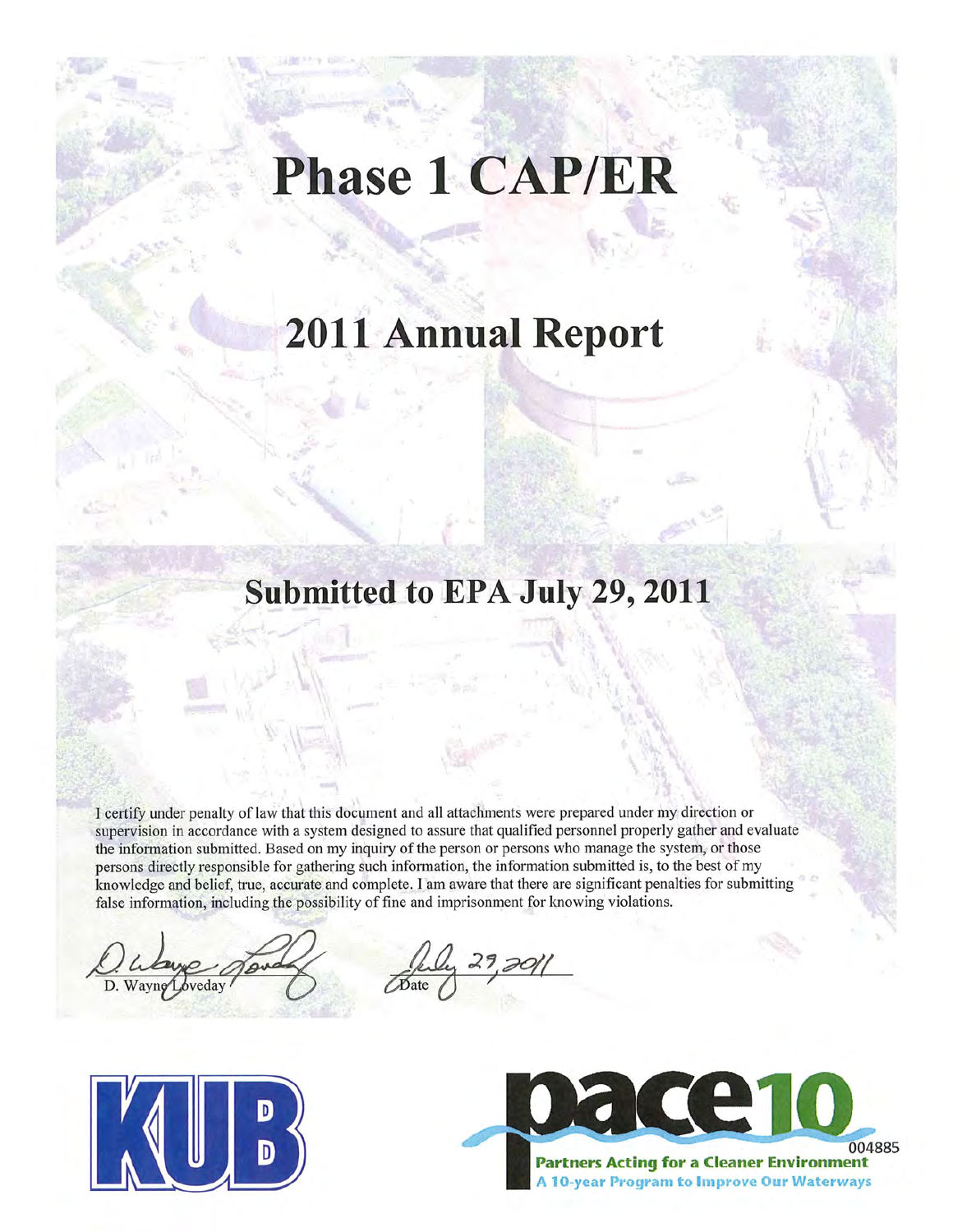#### **Annual CAP/ER Report July 1, 2011 - June 30, 2012**

|                   | <b>First Creek Projects</b>                        |                                                                                                             |                   |                                                    |                                                                                                          |                                                            |                                                                                                                                                                                                                                                                                                                                                                                                                                           |
|-------------------|----------------------------------------------------|-------------------------------------------------------------------------------------------------------------|-------------------|----------------------------------------------------|----------------------------------------------------------------------------------------------------------|------------------------------------------------------------|-------------------------------------------------------------------------------------------------------------------------------------------------------------------------------------------------------------------------------------------------------------------------------------------------------------------------------------------------------------------------------------------------------------------------------------------|
| <b>Project ID</b> | <b>Project Name</b>                                | <b>Project Description</b>                                                                                  | <b>Start Date</b> | <b>End Date</b><br><b>Unless</b><br><b>Revised</b> | Units Installed/Rehabilitated                                                                            | Approved<br><b>Completion</b><br>Date as<br><b>Revised</b> | <b>Status</b>                                                                                                                                                                                                                                                                                                                                                                                                                             |
|                   |                                                    |                                                                                                             |                   |                                                    |                                                                                                          |                                                            | UNDER CONSTRUCTION                                                                                                                                                                                                                                                                                                                                                                                                                        |
|                   |                                                    |                                                                                                             |                   |                                                    |                                                                                                          |                                                            | Scope of work was expanded after investigations<br>showed that additional sewer lines and manholes<br>needed to be rehabilitated. This project was<br>combined with 1-23 Oglewood Avenue<br>Rehabilitation Project due to the proximity of the<br>SSO locations to be addressed by both projects.<br>Because Edgewood covers a large area and<br>Oglewood is fairly small and located within two<br>blocks of Edgewood, KUB chose to take |
|                   |                                                    | Find and fix work to identify and address                                                                   |                   |                                                    |                                                                                                          |                                                            | advantage of the economy of scale for                                                                                                                                                                                                                                                                                                                                                                                                     |
| $1 - 19$          | Project                                            | Edgewood Drive Rehabilitation cause of overflow in the vicinity of 1620<br>Edgewood Avenue.                 | FY 09/10          | FY 10/11                                           |                                                                                                          | FY 11/12                                                   | construction and design work by combining the<br>two projects into one.                                                                                                                                                                                                                                                                                                                                                                   |
| $1 - 21$          | College Park Rehabilitation<br>Project             | Find and fix work to identify and address<br>cause of overflow in the vicinity of 106<br>College Park Lane. | FY 10/11          | FY 11/12                                           |                                                                                                          |                                                            | <b>IN DESIGN</b>                                                                                                                                                                                                                                                                                                                                                                                                                          |
| $1 - 22$          | E. Jackson Avenue<br><b>Rehabilitation Project</b> | Find and fix work to identify and address<br>cause of overflow in the vicinity of 400 E.<br>Jackson Avenue  | FY 11/12          | FY 12/13                                           |                                                                                                          |                                                            | <b>PRELIMINARY ENGINEERING</b>                                                                                                                                                                                                                                                                                                                                                                                                            |
| $1 - 23$          | Oglewood Avenue<br>Rehabilitation Project          | Find and fix work to identify and address<br>cause of overflow in the vicinity of 1307<br>Oglewood Avenue.  | FY 11/12          | FY 12/13                                           |                                                                                                          |                                                            | UNDER CONSTRUCTION<br>1-19 Edgewood Drive Rehabilitation Project has<br>been combined with this project. Both will be<br>completed by October 2011.                                                                                                                                                                                                                                                                                       |
| $1 - 26$          | <b>Cherry Street Rehabilitation</b><br>Project     | Find and fix work to identify and address<br>cause of overflow at 1918 Cherry Street.                       | FY 11/12          | FY 12/13                                           | Upsized approximately 1,150 ft<br>of sewer trunklines and<br>replaced 2 MHs and rehabbed 2<br><b>MHs</b> |                                                            | <b>COMPLETE</b>                                                                                                                                                                                                                                                                                                                                                                                                                           |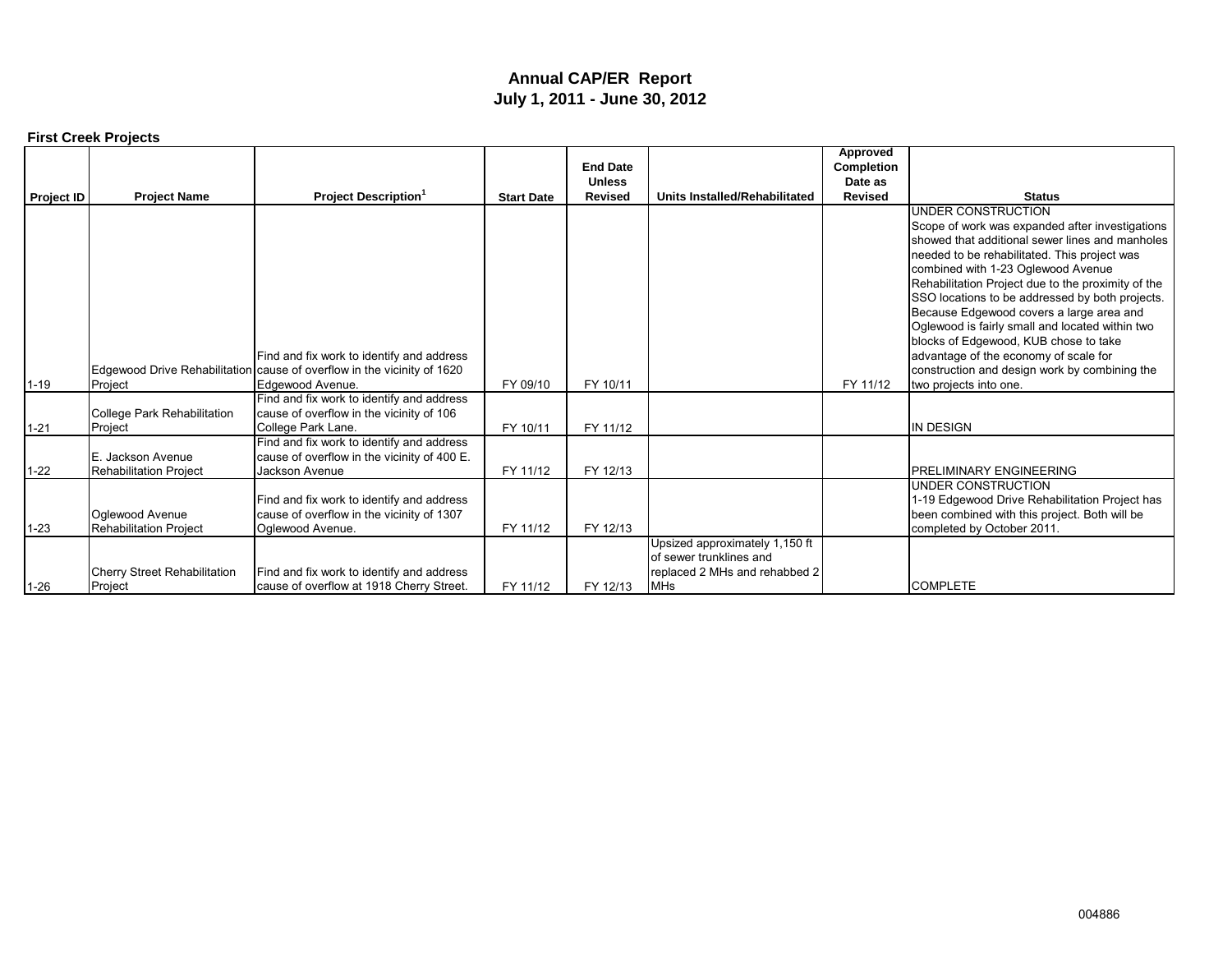#### **Second Creek Projects**

|                   |                               |                                                                                        |                   |                 |                                                              | Approved       |                                                                                                    |
|-------------------|-------------------------------|----------------------------------------------------------------------------------------|-------------------|-----------------|--------------------------------------------------------------|----------------|----------------------------------------------------------------------------------------------------|
|                   |                               |                                                                                        |                   | <b>End Date</b> |                                                              | Completion     |                                                                                                    |
|                   |                               |                                                                                        |                   | <b>Unless</b>   |                                                              | Date as        |                                                                                                    |
| <b>Project ID</b> | <b>Project Name</b>           | <b>Project Description<sup>1</sup></b>                                                 | <b>Start Date</b> | <b>Revised</b>  | <b>Units Installed/Rehab</b>                                 | <b>Revised</b> | <b>Status</b>                                                                                      |
|                   |                               |                                                                                        |                   |                 |                                                              |                | Construction has been completed onthe lower                                                        |
|                   |                               |                                                                                        |                   |                 |                                                              |                | trunkline work. Upper portion is currenly under                                                    |
|                   |                               |                                                                                        |                   |                 |                                                              |                | construction and will require permitting from two                                                  |
|                   |                               | Replace approximately 2,500 If of existing                                             |                   |                 |                                                              |                | different railroad owners. End date was initially<br>extended to FY 08/09 and later until FY 11/12 |
|                   | Lower Second Creek            | sewer with 30-in sewer and rehabilitate                                                |                   |                 | Estimated total quantities: 1588                             |                | due to new alignment for trunk sewer construction                                                  |
|                   |                               | Replacement/Rehabilitation at approximately 1,200 If of trunk line                     |                   |                 | Ift gravity sewer replaced; 11                               |                | which required easement acquisition and railroad                                                   |
| $2 - 2$           | Woodland                      | between replacement segments.                                                          | FY 06/07          | FY 07/08        | new MHs installed to date                                    | FY 11/12       | permitting.                                                                                        |
|                   |                               | Find and fix work to identify and address                                              |                   |                 |                                                              |                |                                                                                                    |
|                   | Burnside Rehabilitation       | cause of overflow in the vicinity of 2523                                              |                   |                 |                                                              |                | AHEAD OF SCHEDULE - UNDER                                                                          |
| $2 - 11$          | Project                       | <b>Burnside Street</b>                                                                 | FY 12/13          | FY 12/13        |                                                              |                | <b>CONSTRUCTION</b>                                                                                |
|                   |                               | Find and fix work to identify and address                                              |                   |                 | Replaced 308 ft 8" and 9 MHs,                                |                |                                                                                                    |
|                   | 1000 Block Elm Street         | cause of overflow in the vicinity of 1025                                              |                   |                 | CIPP 1400 ft 8", Rehabbed 3                                  |                |                                                                                                    |
| $2 - 15$          | <b>Rehabilitation Project</b> | <b>Elm Street</b>                                                                      | FY 11/12          | FY 11/12        | <b>MHs</b>                                                   |                | <b>COMPLETE</b>                                                                                    |
|                   |                               |                                                                                        |                   |                 |                                                              |                |                                                                                                    |
|                   | 1600 Block Elm Street         | Find and fix work to identify and address<br>cause of overflow in the vicinity of 1611 |                   |                 |                                                              |                |                                                                                                    |
| $2 - 16$          | <b>Rehabilitation Project</b> | Elm Street and 801 West Oldham Avenue                                                  | FY 11/12          | FY 11/12        | Pipe burst 285 ft of existing 8"<br>sewer and replaced 2 MHs |                | <b>COMPLETE</b>                                                                                    |
|                   |                               | Find and fix work to identify and address                                              |                   |                 |                                                              |                |                                                                                                    |
|                   |                               | cause of overflow in the vicinity of 1000                                              |                   |                 |                                                              |                |                                                                                                    |
|                   |                               | Phillip Fulmer Way, 1509 Cumberland                                                    |                   |                 |                                                              |                |                                                                                                    |
|                   | Cumberland Avenue             | Avenue, and Seventeenth Street and                                                     |                   |                 | Replaced 1448 ft 8" and 10                                   |                |                                                                                                    |
| $2 - 19$          | <b>Rehabilitation Project</b> | <b>White Avenue</b>                                                                    | FY 12/13          | FY 12/13        | MHs, CIPP 525 ft 8"                                          |                | <b>COMPLETE</b>                                                                                    |
|                   |                               | Find and fix work to identify and address                                              |                   |                 | Replaced 382 ft 8" and 2 MHs,                                |                |                                                                                                    |
|                   | Morelia Avenue Rehabilitaiton | cause of overflow in the vicinity of 120 E.                                            |                   |                 | CIPP 2375 ft 8", Rehabbed 4                                  |                |                                                                                                    |
| $2 - 21$          | Project                       | Morelia Avenue                                                                         | FY 11/12          | FY 11/12        | <b>MHs</b>                                                   |                | <b>COMPLETE</b>                                                                                    |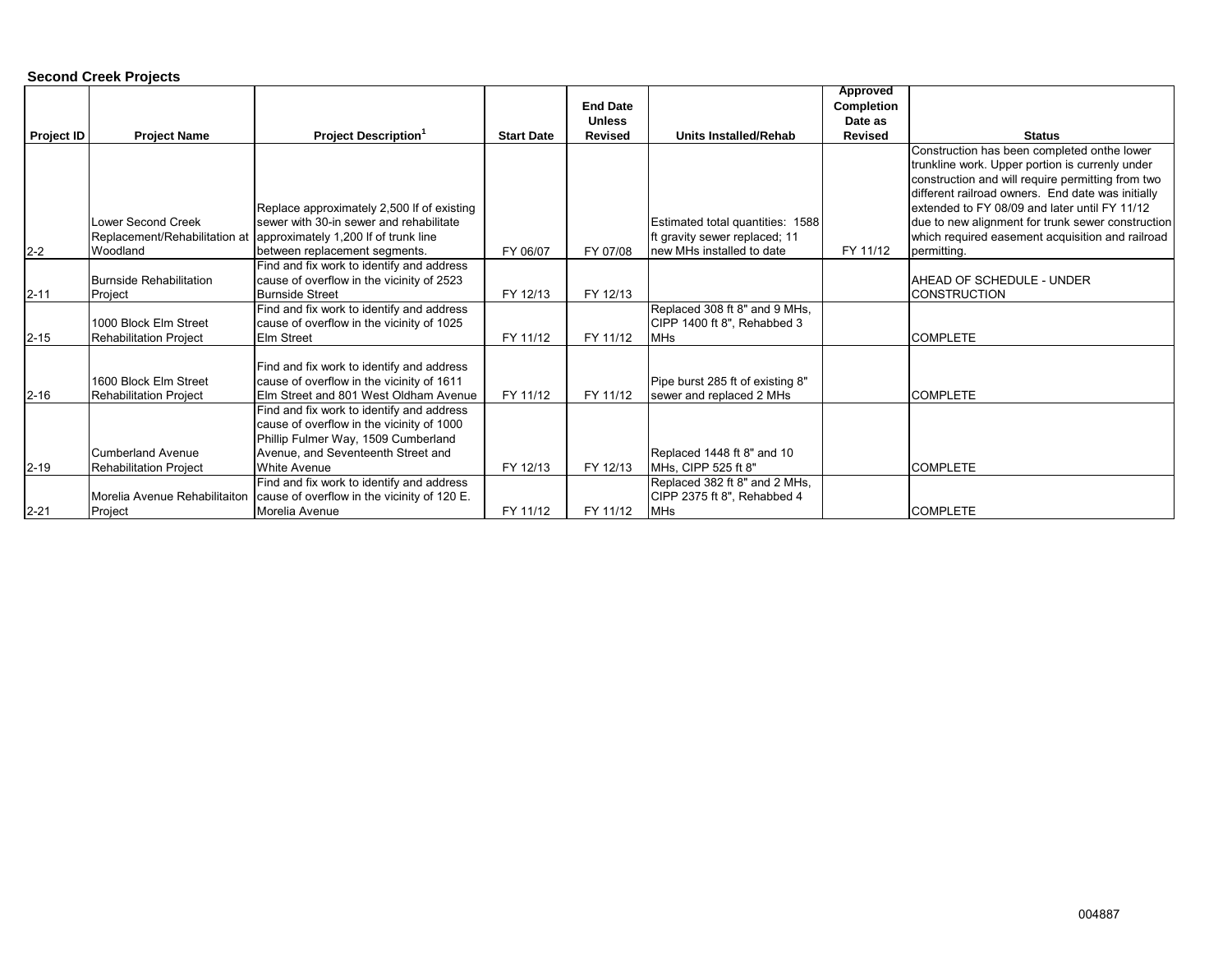#### **Third Creek Projects**

|                   |                                                         |                                                                                           |                   | <b>End Date</b> |                                                                    | Approved<br>Completion |                                                                                                      |
|-------------------|---------------------------------------------------------|-------------------------------------------------------------------------------------------|-------------------|-----------------|--------------------------------------------------------------------|------------------------|------------------------------------------------------------------------------------------------------|
|                   |                                                         |                                                                                           |                   | <b>Unless</b>   |                                                                    | Date as                |                                                                                                      |
| <b>Project ID</b> | <b>Project Name</b>                                     | <b>Project Description</b> <sup>1</sup>                                                   | <b>Start Date</b> | Revised         | <b>Units Installed/Rehab</b>                                       | <b>Revised</b>         | <b>Status</b>                                                                                        |
|                   |                                                         |                                                                                           |                   |                 |                                                                    |                        | IN DESIGN - Constructability issues and                                                              |
|                   |                                                         |                                                                                           |                   |                 |                                                                    |                        | permitting require that the project completion date                                                  |
|                   |                                                         |                                                                                           |                   |                 |                                                                    |                        | be extended until FY 12/13. Project will require                                                     |
|                   |                                                         | Replace approximately 400 If of existing                                                  |                   |                 |                                                                    |                        | coordination with future TDOT road improvement                                                       |
|                   | Interstate 40 and Middlebrook<br>Pike Trunk Replacement | sewer with 15-in sewer, 750 If with 24-in<br>sewer, 2,000 If with 30-in sewer, and 7,000  |                   |                 |                                                                    |                        | project and extensive railroad permitting,<br>environmental permitting, and property                 |
| $3-6$             | Project                                                 | If with 36-in sewer.                                                                      | FY 08/09          | FY 09/10        |                                                                    | FY 12/13               | acquisition.                                                                                         |
|                   |                                                         |                                                                                           |                   |                 |                                                                    |                        |                                                                                                      |
|                   |                                                         |                                                                                           |                   |                 |                                                                    |                        | Original scope has changed from replacement                                                          |
|                   |                                                         |                                                                                           |                   |                 |                                                                    |                        | work along Neyland Drive to work on the existing                                                     |
|                   |                                                         |                                                                                           |                   |                 |                                                                    |                        | trunk south of Tyson Park extending northwest                                                        |
|                   |                                                         |                                                                                           |                   |                 |                                                                    |                        | along Third Creek. Construction has begun at the<br>Third Creek siphon and will continue up to Tyson |
|                   |                                                         |                                                                                           |                   |                 |                                                                    |                        | Park. Project is in bid phase. Constructability                                                      |
|                   |                                                         |                                                                                           |                   |                 |                                                                    |                        | issues, property acquisitions, and permitting for                                                    |
|                   |                                                         |                                                                                           |                   |                 |                                                                    | Requested              | this large diameter project required that KUB                                                        |
|                   | <b>Neyland Drive Trunk</b>                              | Replace approximately 5,900 If of existing                                                |                   |                 |                                                                    | extension to           | request to extend the project completion date                                                        |
| $3 - 7$           | <b>Replacement Project</b>                              | sewer with 48-in sewer                                                                    | FY 08/09          | FY 10/11        |                                                                    | FY 12/13               | until FY 12/13.                                                                                      |
|                   |                                                         |                                                                                           |                   |                 | Analysis that occurred during                                      |                        |                                                                                                      |
|                   |                                                         | Project will involve constructing a hydraulic                                             |                   |                 | preliminary engineering for this<br>project determined that it had |                        |                                                                                                      |
|                   | McKamey Road                                            | connection between the upper and lower                                                    |                   |                 | been adequately addressed by                                       |                        |                                                                                                      |
| $3 - 14$          | <b>Interconnection Project</b>                          | McKamey Road sewers.                                                                      | FY 10/11          | FY 10/11        | previous construction work.                                        |                        | <b>REMOVED</b>                                                                                       |
|                   |                                                         |                                                                                           |                   |                 | Analysis that occurred during                                      |                        |                                                                                                      |
|                   |                                                         |                                                                                           |                   |                 | preliminary engineering for this                                   |                        |                                                                                                      |
|                   |                                                         |                                                                                           |                   |                 | project determined that it had                                     |                        |                                                                                                      |
|                   | Ball Camp Pike Improvement                              | Replace approximately 600 If of existing                                                  |                   |                 | been adequately addressed by                                       |                        |                                                                                                      |
| $3 - 15$          | Project<br>Painter Avenue Rehabilitation                | sewer with 12" sewer.                                                                     | FY 10/11          | FY 11/12        | previous construction work.                                        |                        | <b>REMOVED</b>                                                                                       |
| $3 - 16$          | Project <sup>2</sup>                                    | Find and fix work in mini-basins 28B1 and<br>34A2                                         | FY 10/11          | FY 11/12        |                                                                    |                        | PRELIMINARY ENGINEERING                                                                              |
|                   |                                                         | Find and fix work to identify and address                                                 |                   |                 |                                                                    |                        |                                                                                                      |
|                   | <b>Citico Street Rehabilitation</b>                     | cause of overflow in the vicinity of 600 and                                              |                   |                 |                                                                    |                        | AHEAD OF SCHEDULE - UNDER                                                                            |
| $3 - 20$          | Project                                                 | 605 Citico Street.                                                                        | FY 11/12          | FY 12/13        |                                                                    |                        | CONSTRUCTION                                                                                         |
|                   |                                                         | Find and fix work to identify and address                                                 |                   |                 |                                                                    |                        |                                                                                                      |
|                   | Deerfield Road Rehabilitation                           | cause of overflow in the vicinity of 4428                                                 |                   |                 |                                                                    |                        |                                                                                                      |
| $3 - 21$          | Project                                                 | Deerfield Road.                                                                           | FY 10/11          | FY 11/12        |                                                                    |                        | IN DESIGN                                                                                            |
|                   | <b>Hillvale Circle Rehabilitation</b>                   | Find and fix work to identify and address<br>cause of overflow in the vicinity of the SSO |                   |                 |                                                                    |                        | AHEAD OF SCHEDULE - UNDER                                                                            |
| $3 - 23$          | Project                                                 | at Hillvale Circle.                                                                       | FY 12/13          | FY 12/13        |                                                                    |                        | CONSTRUCTION                                                                                         |
|                   |                                                         | Find and fix work to identify and address                                                 |                   |                 |                                                                    |                        |                                                                                                      |
|                   | Montgomery Avenue                                       | cause of overflow in the vicinity of 3624                                                 |                   |                 |                                                                    |                        | AHEAD OF SCHEDULE - UNDER                                                                            |
| $3 - 24$          | <b>Rehabilitation Project</b>                           | Montgomery Avenue.                                                                        | FY 11/12          | FY 12/13        |                                                                    |                        | <b>CONSTRUCTION</b>                                                                                  |
|                   |                                                         | Find and fix work to identify and address                                                 |                   |                 |                                                                    |                        |                                                                                                      |
|                   |                                                         | cause of overflow in the vicinity of 1811                                                 |                   |                 |                                                                    |                        |                                                                                                      |
|                   | Montgomery Avenue                                       | and 1816 Sterchi Street and 3608 and                                                      |                   |                 |                                                                    |                        | AHEAD OF SCHEDULE - UNDER                                                                            |
| $3 - 27$          | <b>Rehabilitation Project</b>                           | 3618 Montgomery Avenue.                                                                   | FY 11/12          | FY 12/13        |                                                                    |                        | CONSTRUCTION                                                                                         |
|                   | <b>Highland Hills Road</b>                              | Find and fix work to identify and address<br>cause of overflow in the vicinity of 409,    |                   |                 |                                                                    |                        | AHEAD OF SCHEDULE - UNDER                                                                            |
| $3 - 29$          | Rehabilitation Project                                  | 411, and 419 Highland Hills Road.                                                         | FY 12/13          | FY 12/13        |                                                                    |                        | <b>CONSTRUCTION</b>                                                                                  |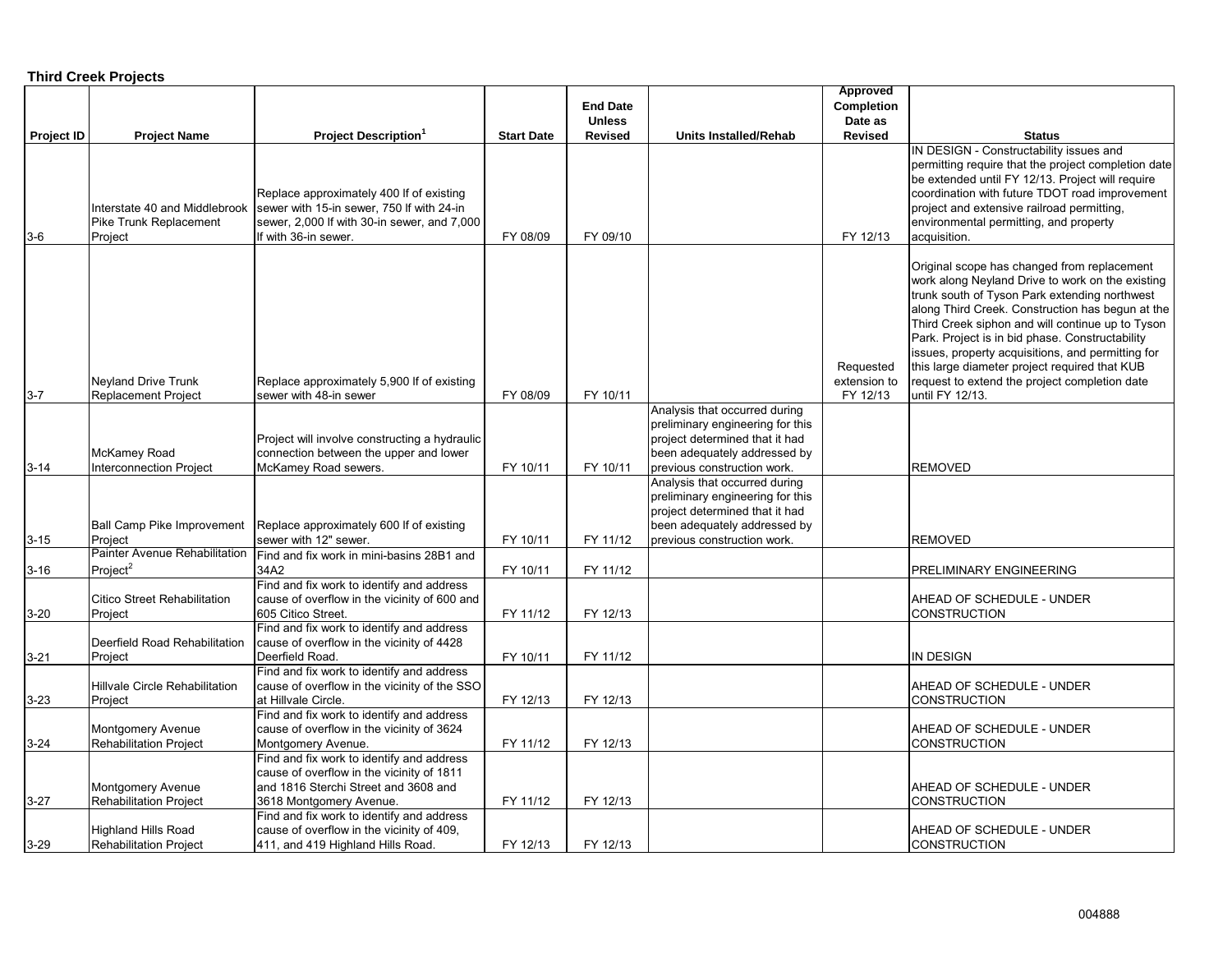#### **Fourth Creek Projects**

|            |                                |                                                              |                   |                 |                                | Approved       |                                                    |
|------------|--------------------------------|--------------------------------------------------------------|-------------------|-----------------|--------------------------------|----------------|----------------------------------------------------|
|            |                                |                                                              |                   | <b>End Date</b> |                                | Completion     |                                                    |
|            |                                |                                                              |                   | <b>Unless</b>   |                                | Date as        |                                                    |
| Project ID | <b>Project Name</b>            | <b>Project Description</b> <sup>1</sup>                      | <b>Start Date</b> | <b>Revised</b>  | <b>Units Installed/Rehab</b>   | <b>Revised</b> | <b>Status</b>                                      |
|            | Northshore Drive Trunk         | Replace approximately 3,600 If of existing                   |                   |                 |                                |                |                                                    |
| $4-4$      | <b>Replacement Project</b>     | sewer with 36-in sewer (IAP 2).                              | FY 07/08          | FY 08/09        |                                | FY 11/12       | UNDER CONSTRUCTION                                 |
|            |                                | Find and fix work to identify and address                    |                   |                 |                                |                |                                                    |
|            |                                | cause of overflow in the vicinity of 5501                    |                   |                 |                                |                |                                                    |
|            | Northshore Drive               | and 6410 Northshore Drive and Lyons                          |                   |                 |                                |                |                                                    |
| $4 - 19$   | <b>Rehabilitation Project</b>  | Bend Road.                                                   | FY 11/12          | FY 12/13        |                                |                | UNDER CONSTRUCTION                                 |
|            |                                | Find and fix work to identify and address                    |                   |                 |                                |                |                                                    |
|            |                                | cause of overflow in the vicinity of 2313                    |                   |                 | Replaced 261 ft 8" and         |                |                                                    |
| $4 - 21$   | <b>Black Bear Road Project</b> | Black Bear Road.                                             | FY 11/12          | FY 12/13        | rehabbed 1 MH                  |                | <b>COMPLETE</b>                                    |
|            |                                | Find and fix work to identify and address                    |                   |                 | Replaced 6 ARV's, flushed the  |                |                                                    |
|            |                                | cause of overflow in the vicinity of 5205                    |                   |                 | low pressure force main, and   |                |                                                    |
| $4 - 23$   | 5205 Bent River Blvd Project   | Bent River Boulevard.                                        | FY 10/11          | FY 11/12        | replaced the grinder pump      |                | <b>COMPLETE</b>                                    |
|            |                                | Find and fix work to identify and address                    |                   |                 |                                |                |                                                    |
|            |                                | cause of overflow in the vicinity of 7505                    |                   |                 | Replaced 439 ft 8" and 5 MHs,  |                |                                                    |
| $4 - 24$   | Kerri Way Project              | Kerri Way.                                                   | FY 10/11          | FY 11/12        | CIPP 92 ft 8"                  |                | <b>COMPLETE</b>                                    |
|            |                                | Find and fix work to identify and address                    |                   |                 | Replaced 326 ft 8" and 5 MHs,  |                |                                                    |
|            |                                | cause of overflow in the vicinity of 4930                    |                   |                 | CIPP 4688 ft 8" and rehabbed 9 |                |                                                    |
| $4 - 25$   | Lonas Drive Project            | Lonas Drive.                                                 | FY 10/11          | FY 11/12        | <b>MHs</b>                     |                | <b>COMPLETE</b>                                    |
|            |                                | Find and fix work to identify and address                    |                   |                 |                                |                |                                                    |
|            |                                | cause of overflow in the vicinity of 1721                    |                   |                 | Replaced 2 MHs, CIPP 440 ft 8" |                |                                                    |
| $4 - 26$   | <b>Midpark Drive Project</b>   | Midpark and Midpark and Beard Drive.                         | FY 10/11          | FY 11/12        | and rehabbed 3 MHs             |                | <b>COMPLETE</b>                                    |
|            |                                | Find and fix work to identify cause of                       |                   |                 |                                |                |                                                    |
|            |                                | overflow in the vicinity of 2501 Miss Ellie                  |                   |                 | Replaced 88 ft 8" and 2 MHs    |                |                                                    |
| $4 - 27$   | <b>Southfork Project</b>       | Drive (private).                                             | FY 11/12          | FY 12/13        | CIPP 140 ft 8"                 |                | <b>COMPLETE</b>                                    |
|            |                                |                                                              |                   |                 |                                |                | The terminal manhole for the Queensbury force      |
|            |                                |                                                              |                   |                 |                                |                | main has been replaced and the piping              |
|            |                                |                                                              |                   |                 |                                |                | configuration for this manhole was adjusted to     |
|            |                                |                                                              |                   |                 |                                |                | lessen pressure restrictions allowing access to    |
|            |                                |                                                              |                   |                 |                                |                | the force main for cleaning. Due to the additional |
|            |                                |                                                              |                   |                 |                                | Requested      | work on this manhole, this project requires an     |
|            | Queensridge (Queensbury)       |                                                              |                   |                 |                                | extension to   | extension to FY 11/12 to complete the pump         |
| $4 - 28$   |                                | Pump Station Upgrade Project Upsize Queensridge Pump Station | FY 10/11          | FY 10/11        |                                | FY 11/12       | station upgrade.                                   |
|            |                                | Find and fix work to identify and address                    |                   |                 |                                |                |                                                    |
|            | Kingston Pike @ Gallaher       | cause of overflow in the vicinity of 8401                    |                   |                 | Replaced 1 MH, CIPP 1068 ft    |                |                                                    |
| $4 - 31$   | <b>View Project</b>            | and 8403 Kingston Pike.                                      | FY 11/12          | FY 12/13        | 8", Rehabbed 6 MHs             |                | <b>COMPLETE</b>                                    |